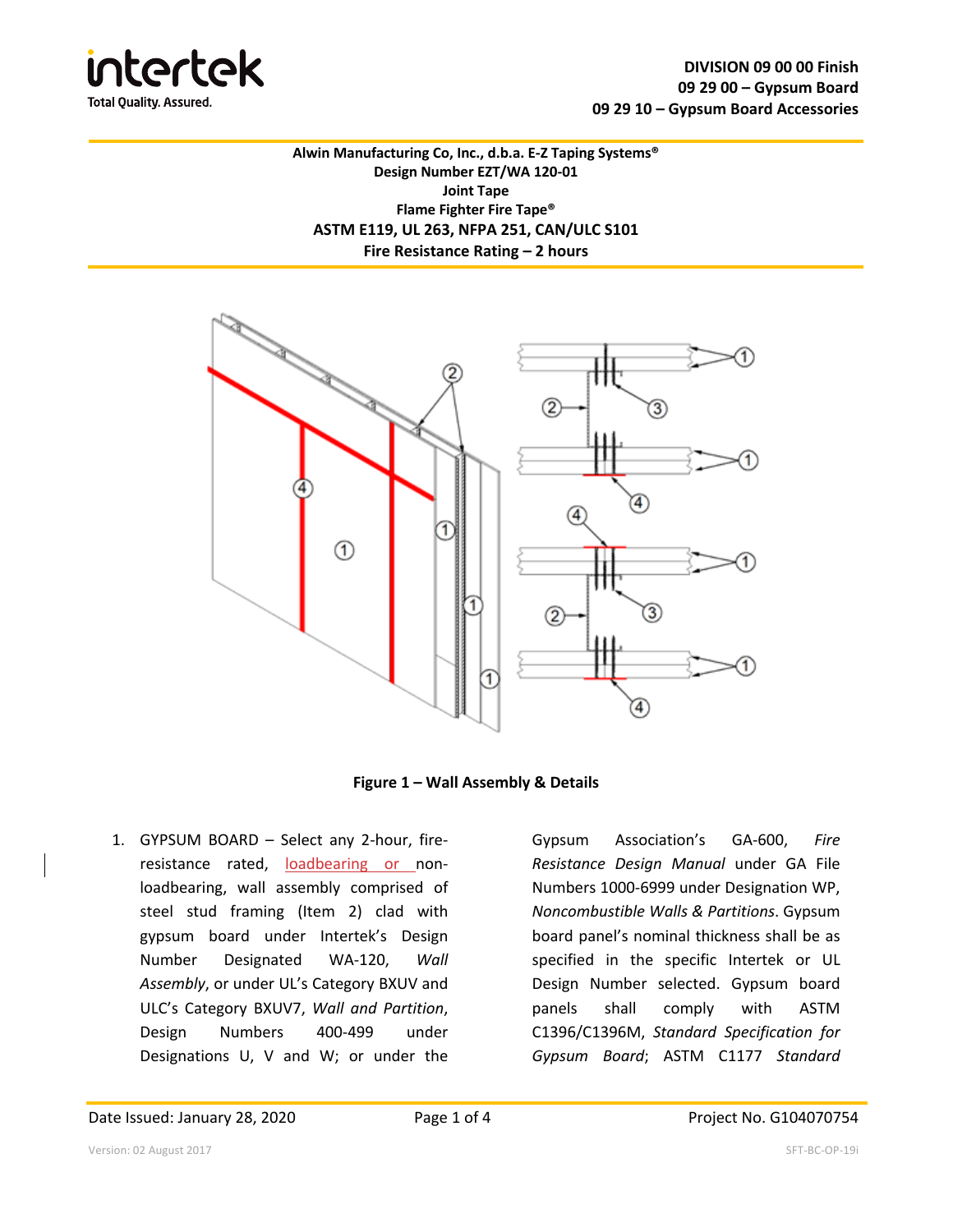*Specification for Glass Mat Gypsum Substrate for Use as Sheathing*; or ASTM C1658 *Standard Specification for Glass Mat Gypsum Panels* and be Listed and Labeled under a recognized third-party Listing and Follow-up Program. Gypsum board panels shall be installed in accordance with ASTM C840, *Standard Specification for Application and Finishing of Gypsum Board*, and GA-216 *Application and Finishing of Gypsum Panel Products*. All vertical joints of gypsum board panels shall be tightly abutted and centered over steel studs. All horizontal joints of gypsum board panels shall be tightly abutted and offset minimum of 12 in. between opposing gypsum board wall assembly faces.

- 2. STEEL FRAMING Steel studs and tracks shall be as specified in the specific Design Number compliant with Item 1 for size and gauge as well as attachments and length of steel studs in relationship to distance between steel top and bottom tracks (not shown). Steel stud cavities can be either empty or filled with insulation as specified in the specific Design Number compliant with Item 1.
- 3. FASTENERS Spacing pattern, length, and diameter of fasteners shall be as specified in the specific Design Number compliant with Item 1. Use Type S screws for attaching gypsum board panels (Item 1) to light gauge steel framing members (Item 2) and screws shall comply with ASTM C 1002, *Standard Specification for Steel Self-Piercing Tapping Screws for Application of Gypsum Panel Products or Metal Plaster Bases to Wood Studs or Steel Studs*.
- 4. CERTIFIED MANUFACTURER: E-Z Taping Systems®

## CERTIFIED PRODUCT: Joint Tape

CERTIFIED MODEL: Fire Fighter Fire Tape®

JOINT TAPE – Use patented, multi-layer, fiberglass reinforced, Fire Fighter Fire Tape® with pressure sensitive adhesive tested to requirements for joint tape under ASTM C474, *Standard Test Methods for Joint Treatment Materials for Gypsum Board Construction,* complying with requirements for joint tape under ASTM C475, *Standard Specification for Joint Compound and Joint Tape for Finishing Gypsum Board*.

- A. Fire Fighter Fire Tape® is typically used as a Level 1 Finish as described in GA-216, *Recommended Specifications for the Application and Finishing of Gypsum Panel Products*, (ASTM C840, *Standard Specification for Application and Finishing of Gypsum Board*) because it is not required to be set in or covered by joint compound. Level 1 Finish applications are typically used in unfinished parts of the building where aesthetics are not an issue, such as in plenum areas above ceilings, in attics, in areas where the assembly would generally be concealed or in building service corridors; and other areas not normally open to public view or such as in corridors, storage rooms, garages, parking structures, and other similar areas.
- B. Center and apply Fire Fighter Fire Tape® over the vertical and horizontal gypsum board panel (Item 1) butt joints covering the butt joint and fasteners (Item 4). The butt joints and angles of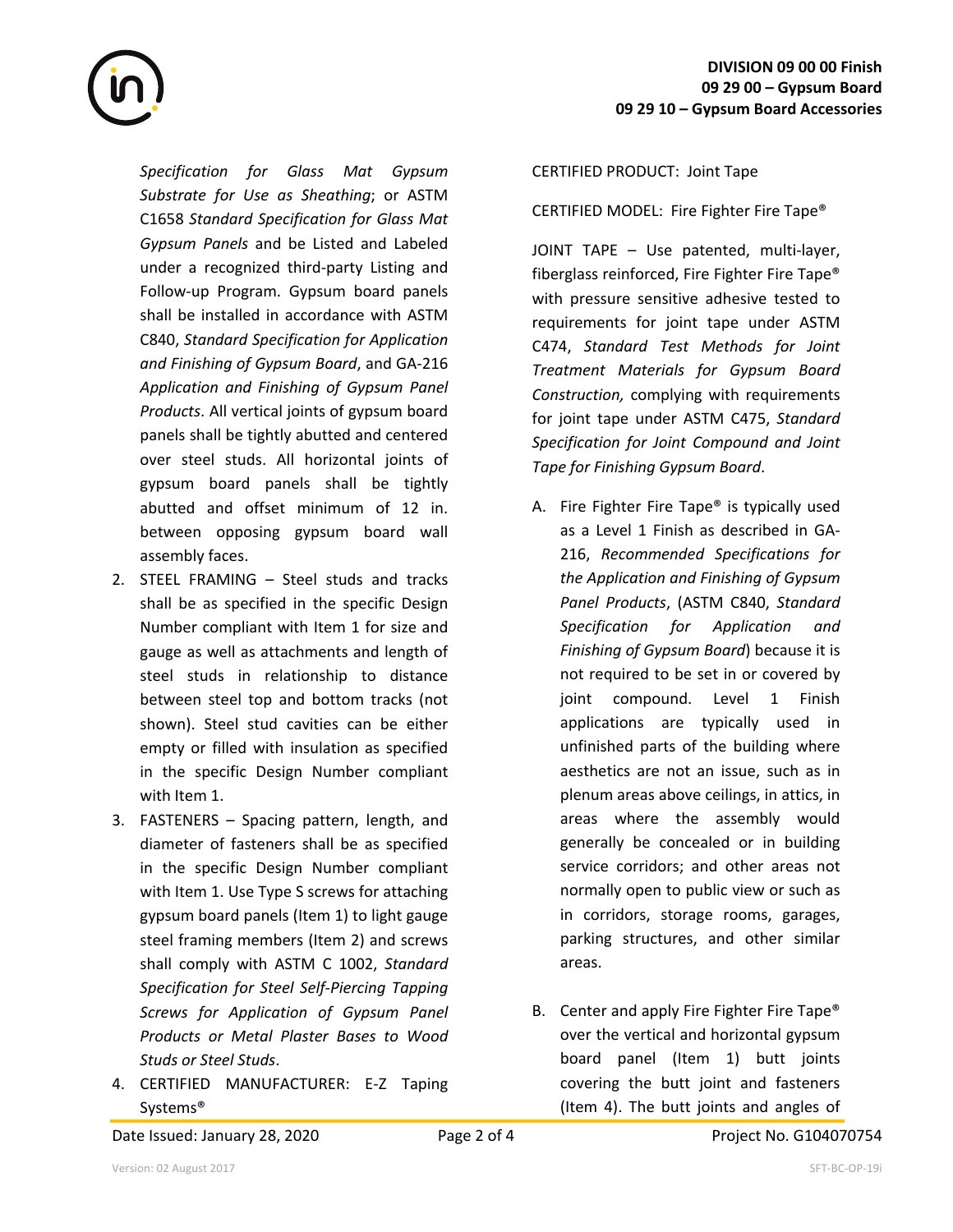

the gypsum board panels (Item 1) shall be clean, e.g. free of dust or powder, and completely dry prior to the application of Fire Fighter Fire Tape*®.* The pressure sensitive adhesive shall be

in complete contact with the adjacent gypsum board panel (Item 1) surfaces. Apply sufficient pressure to the Fire Fighter Fire Tape*®* using the E-



## **Figure 2 – Installation Methods**

Z Tape 3-in. plastic knife to aggressively adhere the pressure sensitive adhesive to the gypsum board panels' (Item 1) surfaces. Do not use your hand or any other tool because sufficient adhesion of the Fire Fighter Fire Tape*®* to the gypsum board panels (Item 1) will not be achieved. Use a corner roller to adhere Fire Fighter Fire Tape*®* to inside and outside gypsum board panel (Item 1) corners, e.g. angles.

- C. The exposed outer surface of the Fire Fighter Fire Tape® is treated with silicone. Do not overlap Fire Fighter Fire Tape® onto itself because it will not adhere to itself. At intersections of Fire Fighter Fire Tape®, e.g. "L", " $+$ " and "T", abut the leading edge of the Fire Fighter Fire Tape® to the longitudinal edge of the Fire Fighter Fire Tape® being intersected.
- D. Joint compound and paint will not adhere to Fire Fighter Fire Tape® without the application of an oil-based primer. When paint or a Level 2 or a Level 3 Finish using joint compound is desired, a compatible primer is required to promote adhesion to Fire Fighter Fire Tape®. A *Rustoleum®*  primer called Zinsser® Bulls Eye® Odorless**<sup>1</sup>** has been found suitable to coat over Fire Fighter Fire Tape*®* to promote adhesion to Fire Fighter Fire Tape®. After the primer is applied in accordance with the manufacturer's instructions and completely dry, joint compound or a latex paint can be applied over Fire Fighter Fire Tape®.

<sup>1</sup> http://www.rustoleum.com/product-catalog/consumerbrands/zinsser/primer-sealers/odorless-oil-base-stain-blocker/